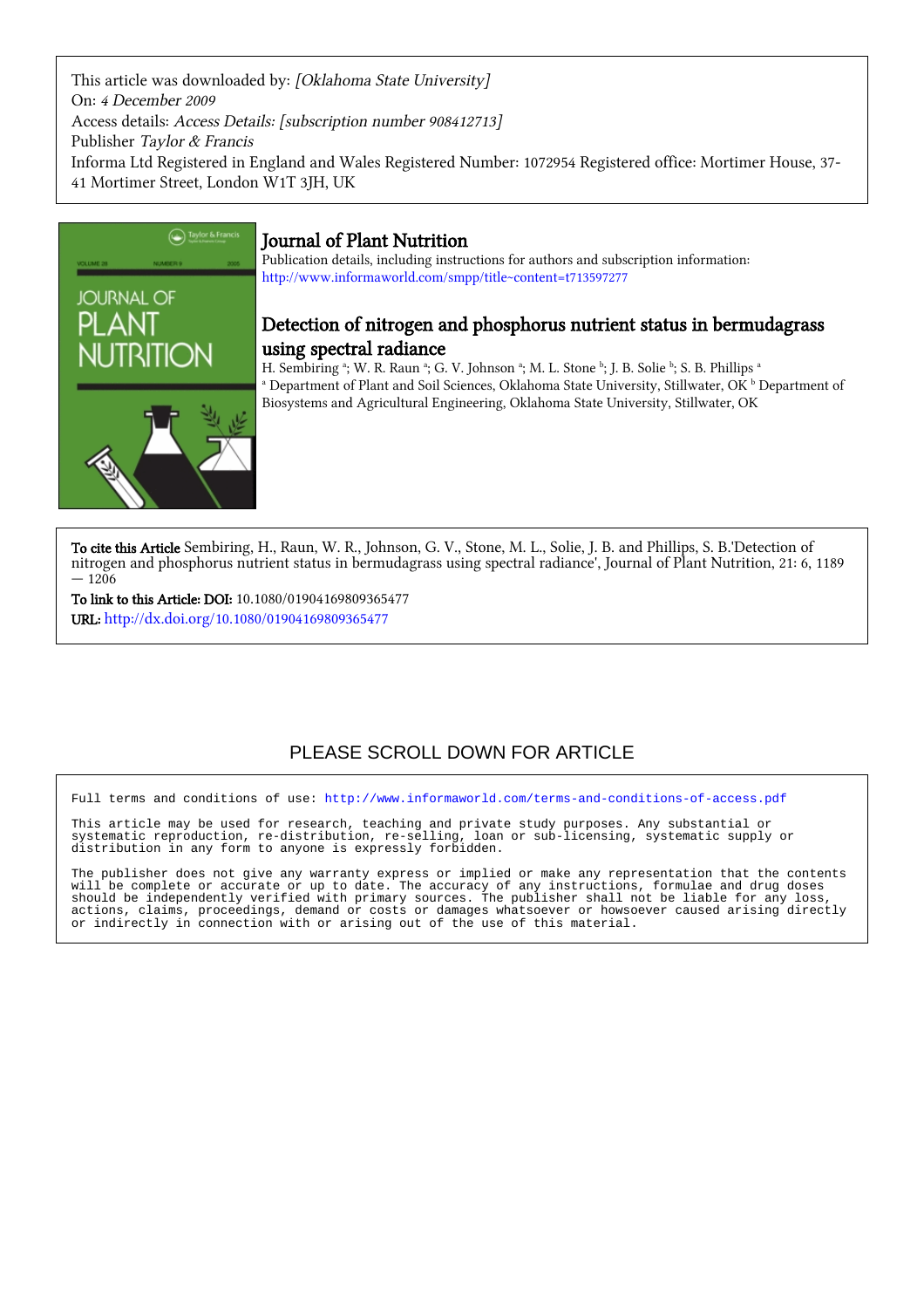# **Detection of Nitrogen and Phosphorus Nutrient Status in Bermudagrass Using Spectral Radiance**

## H. Sembiring,<sup>a</sup> W. R. Raun,<sup>a,1</sup> G. V. Johnson,<sup>a</sup> M. L. Stone,<sup>b</sup> J. B. Solie,<sup>b</sup> and S. B. Phillips<sup>a</sup>

<sup>a</sup>*Department of Plant and Soil Sciences, Oklahoma State University, Stillwater, OK 74078-0507* <sup>b</sup>*Department of Biosystems and Agricultural Engineering, Oklahoma State University, Stillwater, OK 74078-0507*

#### ABSTRACT

Nitrogen (N) and phosphorus (P) are two of the most limiting nutrients for crop production. Because of this, continued interest focuses on improving Nand P-use efficiency. Spectral radiance measurements were evaluated to identify optimum wavelengths for dual detection of N and P status in bermudagrass (*Cynodon dactylon* L.). A factorial arrangement of treatments  $(0, 112, 224,$  and 336 kg N ha<sup>-1</sup> and 0, 29, and 58 kg P ha<sup>-1</sup>) was applied to an established bermudagrass pasture for further study using a randomized complete block design. A wide range of spectral radiance measurements (276- 831 nm) was obtained from each plot using a PSD 1000 Ocean Optics fiber optic spectrometer. The resulting spectra were partitioned into 10-nm bands.

Copyright © 1998 by Marcel Dekker, Inc.

<sup>1</sup>Corresponding author (e-mail address: wrr@soilwater.agr.okstate.edu).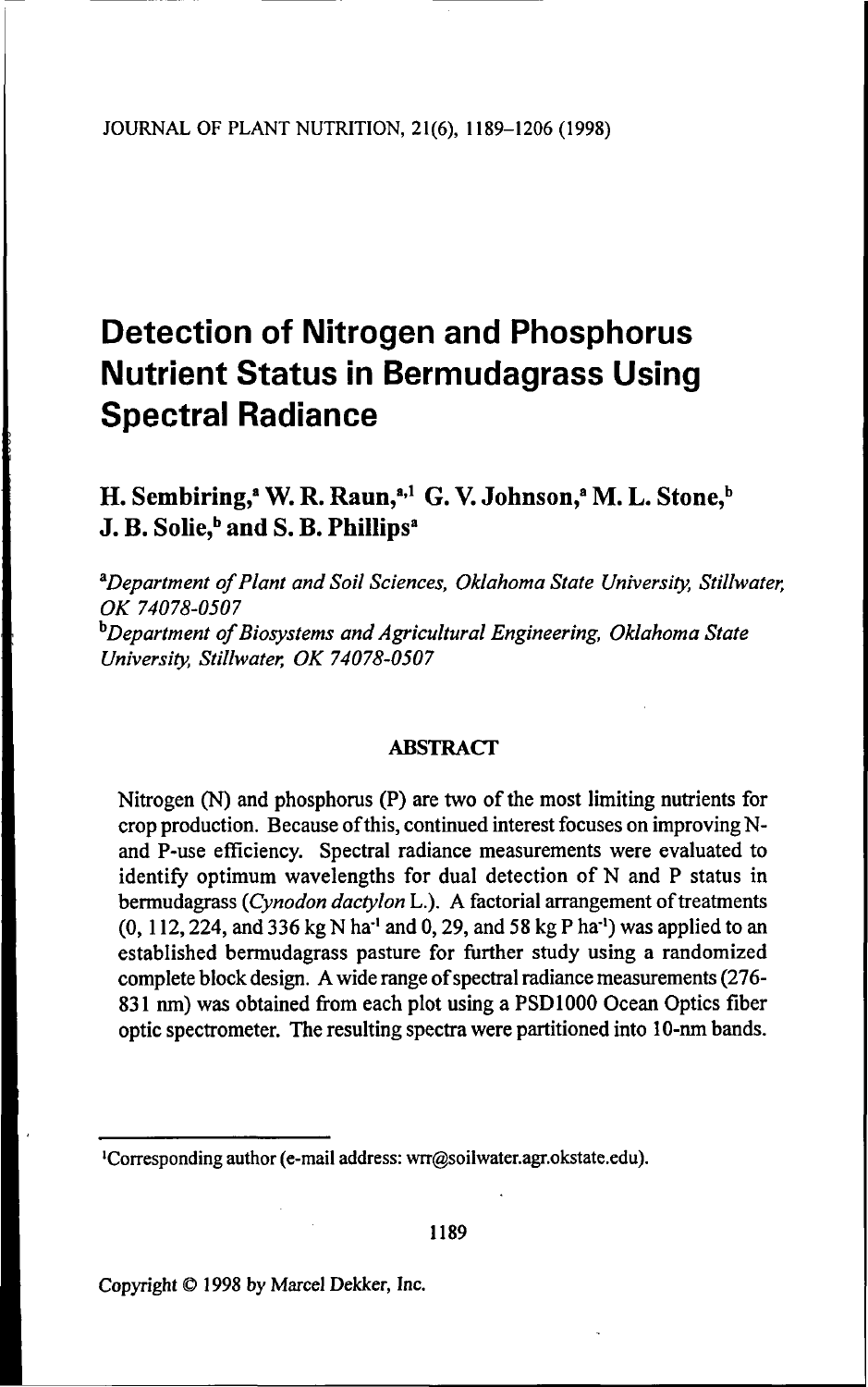Added indices were generated to test for correlation of N and P content with spectral radiance. The 435-nm band (430-440 nm) was found to be independent of N and P treatment, and as a covariate, significantly decreased residual error. Using 435 nm as a covariate, it was found that biomass, N uptake, P uptake, and N concentration could be predicted using 695/405. No index reliably predicted bermudagrass forage P concentration. Spectral radiance has the potential to be used for predicting N and P nutrient status, but further work is needed to document response in different environments.

#### **INTRODUCTION**

Recent work has documented micro-variability in soil test N and P, thus enhancing the potential use of sensor-based-variable-rate-technology (s-VRT) for fertilizer application. Optimizing fertilizer application using s-VRT may reduce N and P fertilizer input costs as well as surface and ground water contamination from over fertilization.

Light reflectance can be used to detect the nutrient element status of plants because plants have strong absorption of light by chlorophyll and near infrared reflectance (NIR) (Thomas and Oerther, 1972). In addition, organic compounds have unique absorption properties due to vibration of molecular bonds (Morra et al., 1991). However, several factors affect the reflectance such as nonuniformity of incident solar radiation, plant structure, leaf area, background reflectivity (tillage), diseases, physiological stress (Knipling, 1970) and leaf thickness (Wooley, 1971). Nutrient status affects crop performance and visual symptoms, therefore, the effect of fertilizer on plant growth may be detected using spectral radiance.

There are several existing indices that have been used to predict nutrient status. In corn, N status was estimated using spectral radiance at 550 nm (Blackmer et al., 1994) and NIR/red (Walburg et al., 1982). In winter wheat, NDVI (normalized difference vegetation index = NIR-red / NIR+red) was used to predict N uptake and biomass (Stone et al., 1996). Milton et al. (1991) found that P deficiencies resulted in higher reflectance in the green and yellow portions of the electromagnetic spectrum. Little research has addressed the use of spectral radiance on detecting plant P deficiencies. The objective of this research was to identify indices for the dual detection of N and P status in bermudagrass.

#### MATERIALS **AND** METHODS

One study was conducted on an established bermudagrass *(Cynodon dactylon* L.) pasture near Burneyville, Oklahoma, on a Minco fine sandy loam (coarse-silty, mixed thermic Udic Haplustoll). Initial soil test characteristics are reported in Table 1. An N rate x P rate factorial arrangement of treatments (0, 112, 224, and 336 kg N ha<sup>-1</sup> with 0, 29, and 58 kg P ha<sup>-1</sup>) was evaluated in a randomized complete block experimental design with three replications. Nitrogen and P fertilizers were both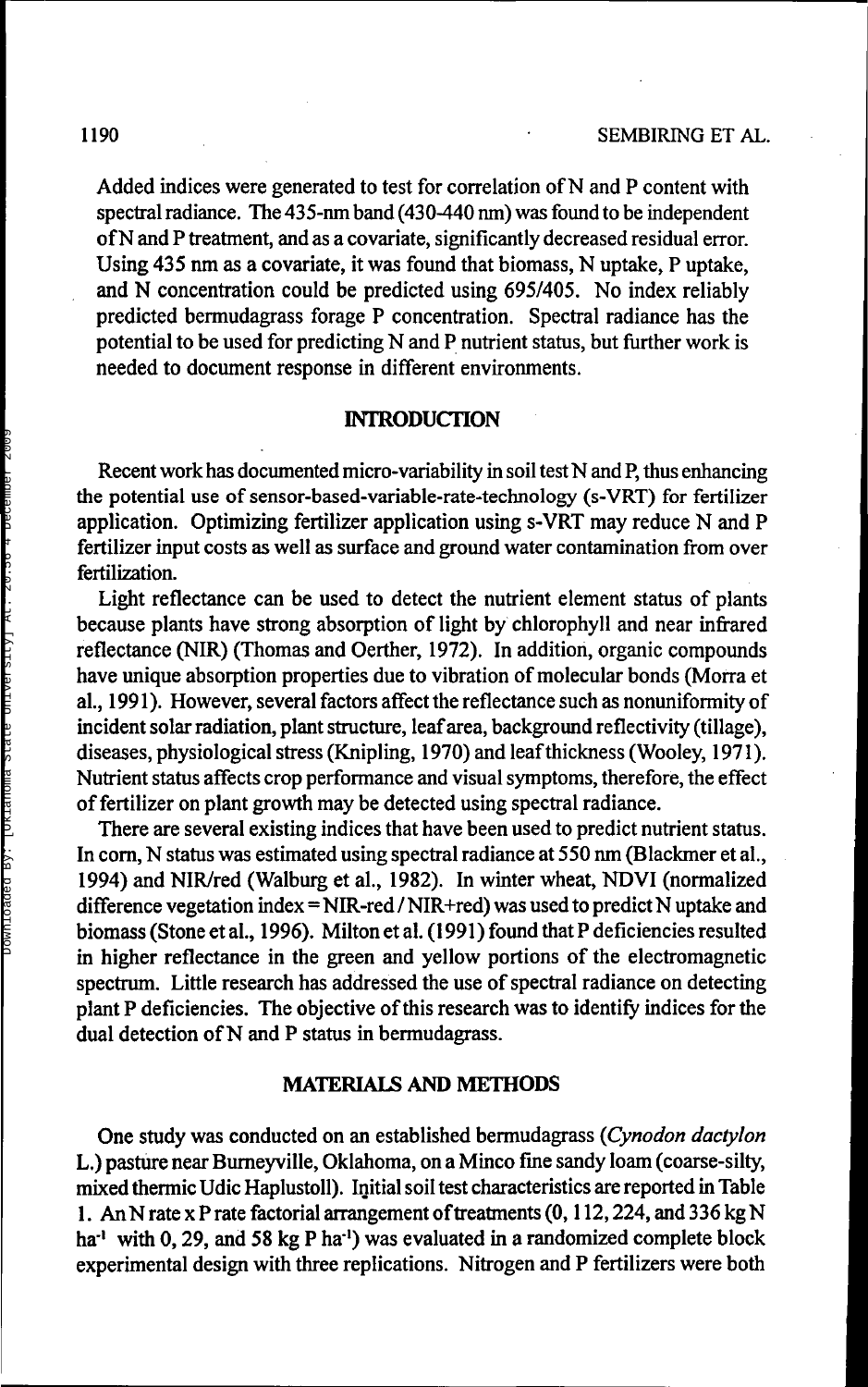| Characteristics             | <b>Extractant</b>    | Unit                   | Value |
|-----------------------------|----------------------|------------------------|-------|
| pH                          | 1:1 soil: $H2O$      |                        | 5.68  |
| Organic Carbon <sup>o</sup> | Dry Combustion       | $g$ $kg^{-1}$          | 9.564 |
| Total Nitrogen <sup>®</sup> | Dry Combustion       | $g$ $kg$ <sup>-1</sup> | 0.872 |
| $NH_4-NII$                  | 2 M KCl              | mg'kg'                 | 13.1  |
| $NO3 - N\Pi$                | 2 M KCI              | mg'kg <sup>-1</sup>    | 6.4   |
| $P^{\Psi}$                  | Mehlich 3            | $mgkg^{-1}$            | 23.8  |
| $K^{\Psi}$                  | Mehlich <sub>3</sub> | $mg$ $kg^{-1}$         | 163.5 |

TABLE 1. Initial surface (0-15 cm) soil test characteristics, Burneyville, OK, 1996.

Schepers et al. (1989).

m<br>Lachat Instruments (1989).

 $W$ Mehlich (1984).

applied on April 18, 1996, and August 9, 1996. The plots were 3.1x9.1 m with 6.1 m alleys. Spectral readings and forage yields were collected on May 29, 1996 (the first harvest after the first fertilization), June 27,1996 (the second harvest after the first fertilization), August 9,1996 (the third harvest after the first fertilization), and September 13, 1996 (the first harvest after the second fertilization).

Spectral data were collected within each plot using a PSD 1000 portable dual spectrometer manufactured by Ocean Optics, Inc., from two overlapping bandwidths of 276-831 nm and 650-1,100 nm. The fiber optic spectrometer which has 200  $\mu$ m diameter and no slit has spectral resolution as low as 5 nm. The bifurcated fiber was lifted with an hemispherical lucite™ lens which increased its angle of acceptance to 34°. The lens was held at 1.5 m and the area sensed was  $0.8 \text{ m}^2 \text{ plot}^1$ .

All spectral readings were partitioned into 10 nm bandwidths. In addition to these spectral bands collected from each reading, the spectral indices NDVI (Normalized Difference Vegetation Index) and other combinations of single indices were generated. Total N in forage was determined using a Carlo-Erba (Milan, Italy) NA1500DryCombustionAnalyzer(Schepersetal., 1989). Total P was determined using a nitric-perchloric acid (NHO<sub>3</sub>-HClO<sub>4</sub>) digest and concentration determined as per a modified method developed by Murphy and Riley (1962). Nitrogen and P uptake was calculated by multiplying N or P concentration by biomass. Individual wavelengths and combinations of wavelengths (or ratios) were used to predict agronomic responses such as N and P concentration, N and P uptake, and biomass. Statistical analyses included regression, analysis of variance, and covariance. All were performed using procedures defined in SAS(SAS Institute, 1988). Since the wavelengths and indices were not consistent over time, analysis of covariance was performed for spectrometer readings. The selection criteria for covariates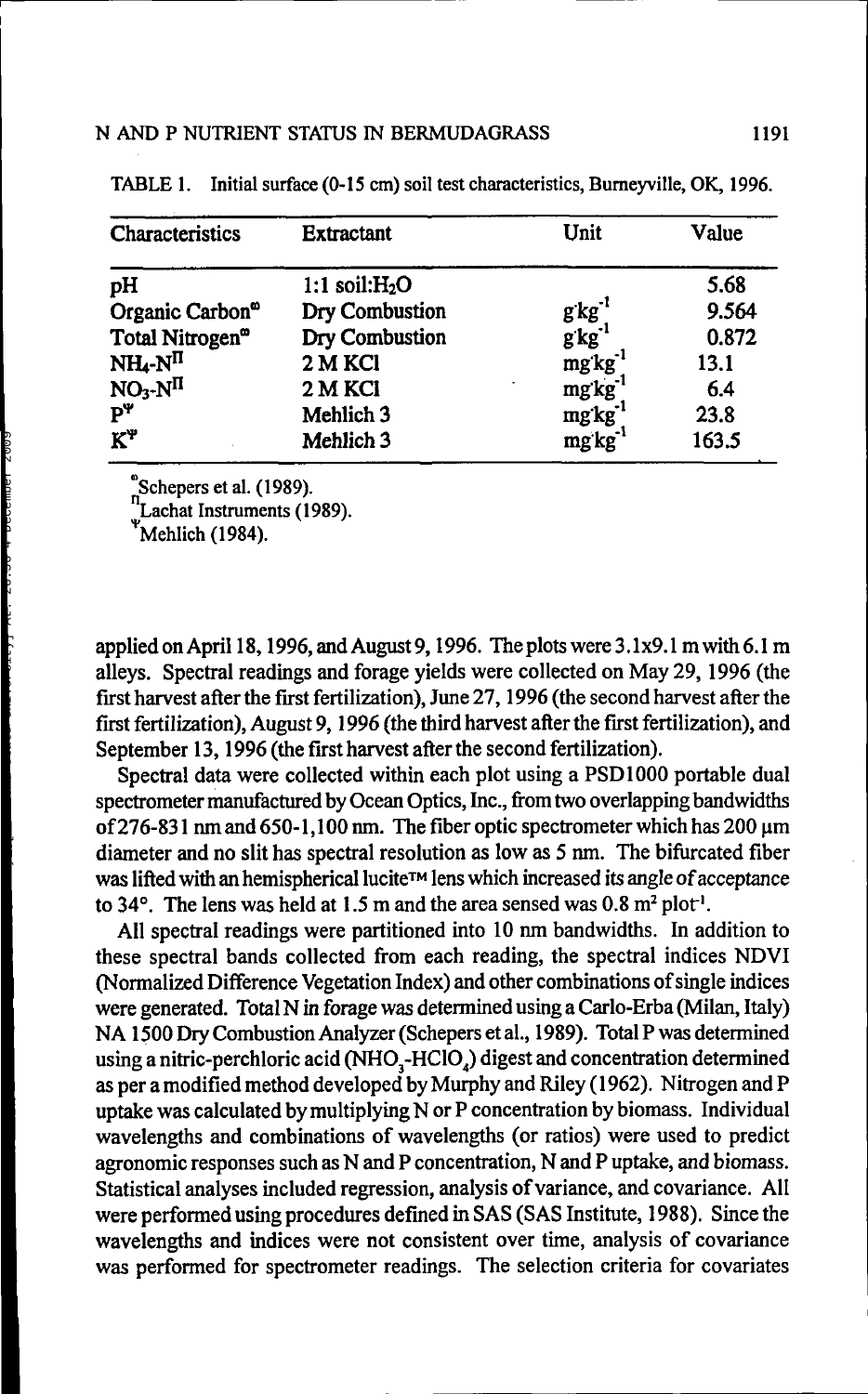|                        |                | Last fertilization: April 18, 1996<br>Harvest: May 29, 1996 |          | Last fertilization: April 18, 1996<br>Harvest: June 27, 1996 |                 |                |            |           |            |           |
|------------------------|----------------|-------------------------------------------------------------|----------|--------------------------------------------------------------|-----------------|----------------|------------|-----------|------------|-----------|
| Source of<br>variation | <b>Biomass</b> | N<br>Conc.                                                  | N uptake | P<br>Conc.                                                   | P Uptake        | <b>Biomass</b> | N<br>Conc. | N uptake  | P<br>Conc. | P uptake  |
|                        |                |                                                             |          |                                                              | -Mean squares-- |                |            |           |            |           |
| Rep                    | ns             | <b>ns</b>                                                   | ns       | <b>ns</b>                                                    | ns              | <b>ns</b>      | $***$      | ns        | 1.444      | ns        |
| N <sub>rate</sub>      | ***            | ***                                                         | ***      | ***                                                          | ***             | ns             | ***        | **        | ***        | ۰         |
| P rate                 | ns             | $ns$                                                        | ns       | 清幸                                                           | ns              | ns             | ns         | ns        | ns         | <b>ns</b> |
| NxP                    | ns             | ns                                                          | ns.      | ns                                                           | ns              | ns             | <b>ns</b>  | <b>ns</b> | ns         | ns        |
| Residual               | 207217         | 1.5                                                         | 80.92    | 15434                                                        | 0.755           | 1256671        | 3.4        | 711.1     | 65790      | 9.8       |
| CV. %                  | 18             | 5.7                                                         | 16.0     | 6                                                            | 17.1            | 41             | 7.1        | 37.7      | 9          | 39.6      |
| Contrasts:             |                |                                                             |          |                                                              |                 |                |            |           |            |           |
| N linear               | $***$          | ***                                                         | ***      | ***                                                          | ***             | <b>ns</b>      | $***$      | ***       | ***        | $***$     |
| N quadratic            | ***            | $+ +$                                                       | $***$    | $***$                                                        | $***$           | ns             | ns         | ns        | $***$      | ns        |
| P linear               | ns             | ns                                                          | ns       | ***                                                          | <b>ns</b>       | ns             | $\bullet$  | ns        | <b>ns</b>  | ns        |
| P quadratic            | ns             | ns                                                          | ns       | ns                                                           | ns              | ns             | ns         | ns        | ns         | ns        |

|  | TABLE 2. Analysis of variance for total forage N, N uptake, total P concentration, P uptake, May 29 and June 27, Burneyville, OK, 1996. |
|--|-----------------------------------------------------------------------------------------------------------------------------------------|
|  |                                                                                                                                         |

 $\cdot$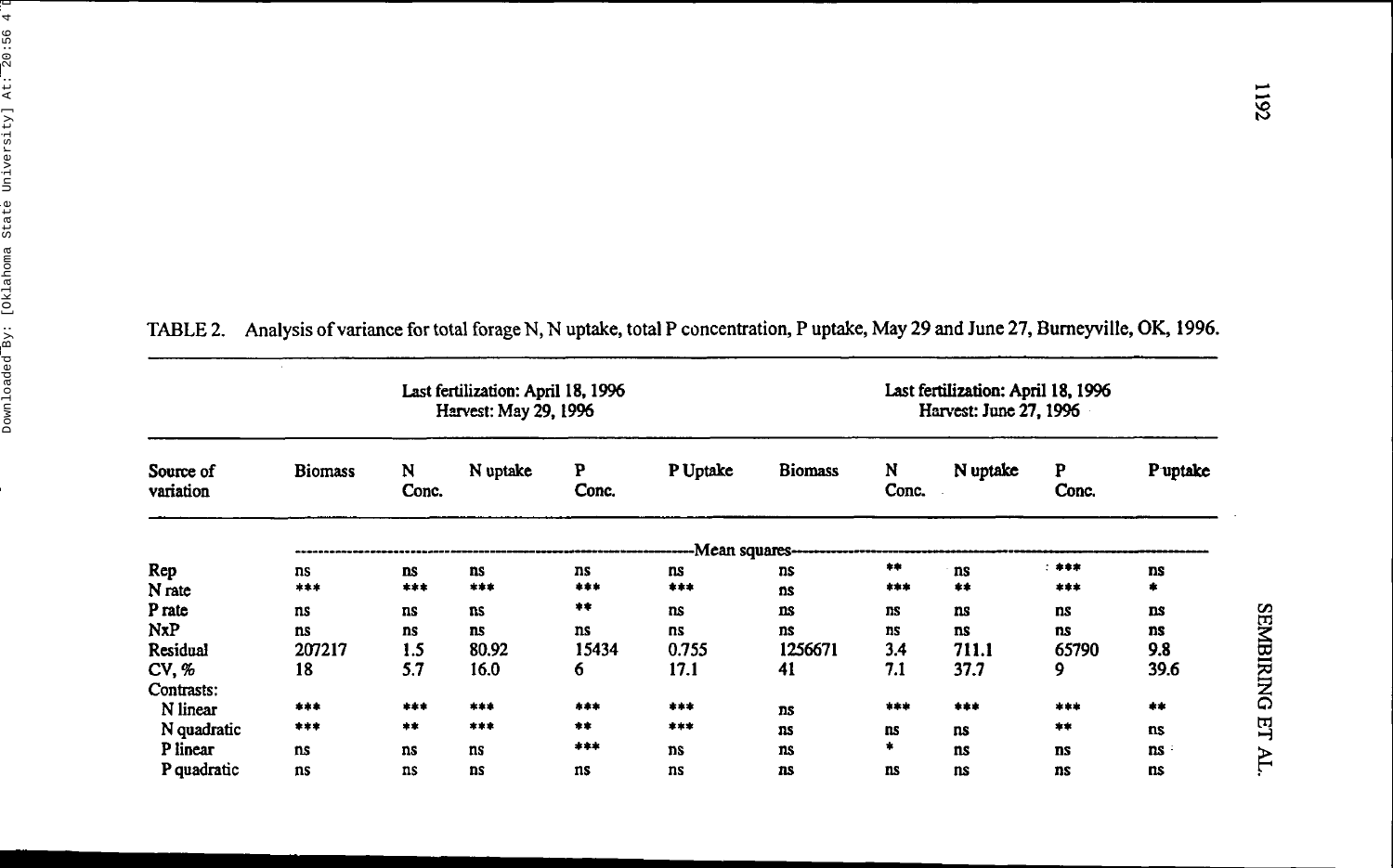|                       |                    |      |                    |                    | ----Means          |                    |                   |        |                    |         |
|-----------------------|--------------------|------|--------------------|--------------------|--------------------|--------------------|-------------------|--------|--------------------|---------|
| N, kgha <sup>-1</sup> | kgha <sup>-1</sup> | gkg' | kgha <sup>-1</sup> | mgkg <sup>-1</sup> | kgha <sup>-1</sup> | kgha <sup>-1</sup> | gkg <sup>-1</sup> | kg'ha' | mgkg <sup>-1</sup> | kg'ha'' |
| $\bf{0}$              | 1667               | 14.4 | 24.6               | 1597               | 2.7                | 2151               | 18.3              | 38.8   | 2265               | 4.9     |
| 112                   | 2738               | 20.3 | 55.4               | 1902               | 5.2                | 2897               | 22.5              | 65.4   | 2713               | 7.8     |
| 224                   | 3043               | 23.8 | 71.4               | 2137               | 6.4                | 3132               | 29.1              | 86.6   | 3314               | 9.8     |
| 336                   | 2781               | 26.6 | 72.8               | 2131               | 5.9                | 2821               | 32.9              | 91.8   | 3224               | 9.2     |
| <b>SED</b>            | 215                | 0.6  | 4.2                | 59                 | 0.4                | 528                | 0.9               | 12.6   | 121                | 1.5     |
| P, kgha'              |                    |      |                    |                    |                    |                    |                   |        |                    |         |
| $\mathbf 0$           | 2481               | 21.2 | 53.9               | 1823               | 4.6                | 2652               | 26.4              | 69.3   | 2829               | 7.5     |
| 29                    | 2633               | 21.3 | 59.0               | 1967               | 5.3                | 2728               | 26.0              | 72.2   | 2972               | 8.2     |
| 58                    | 2558               | 21.2 | 55.2               | 2035               | 5.3                | 2870               | 24.7              | 70.5   | 2837               | 8.1     |
| <b>SED</b>            | 186                | 0.5  | 3.7                | 51                 | 0.4                | 458                | 0.7               | 10.9   | 105                | 1.3     |

\*,\*\*,\*\*\*Significant at the 0.05, 0.01, and 0.001 probability levels, respectively.

ns=no t significant .

SED=standar d erro r o f th e differenc e betwee n tw o equall y replicate d means .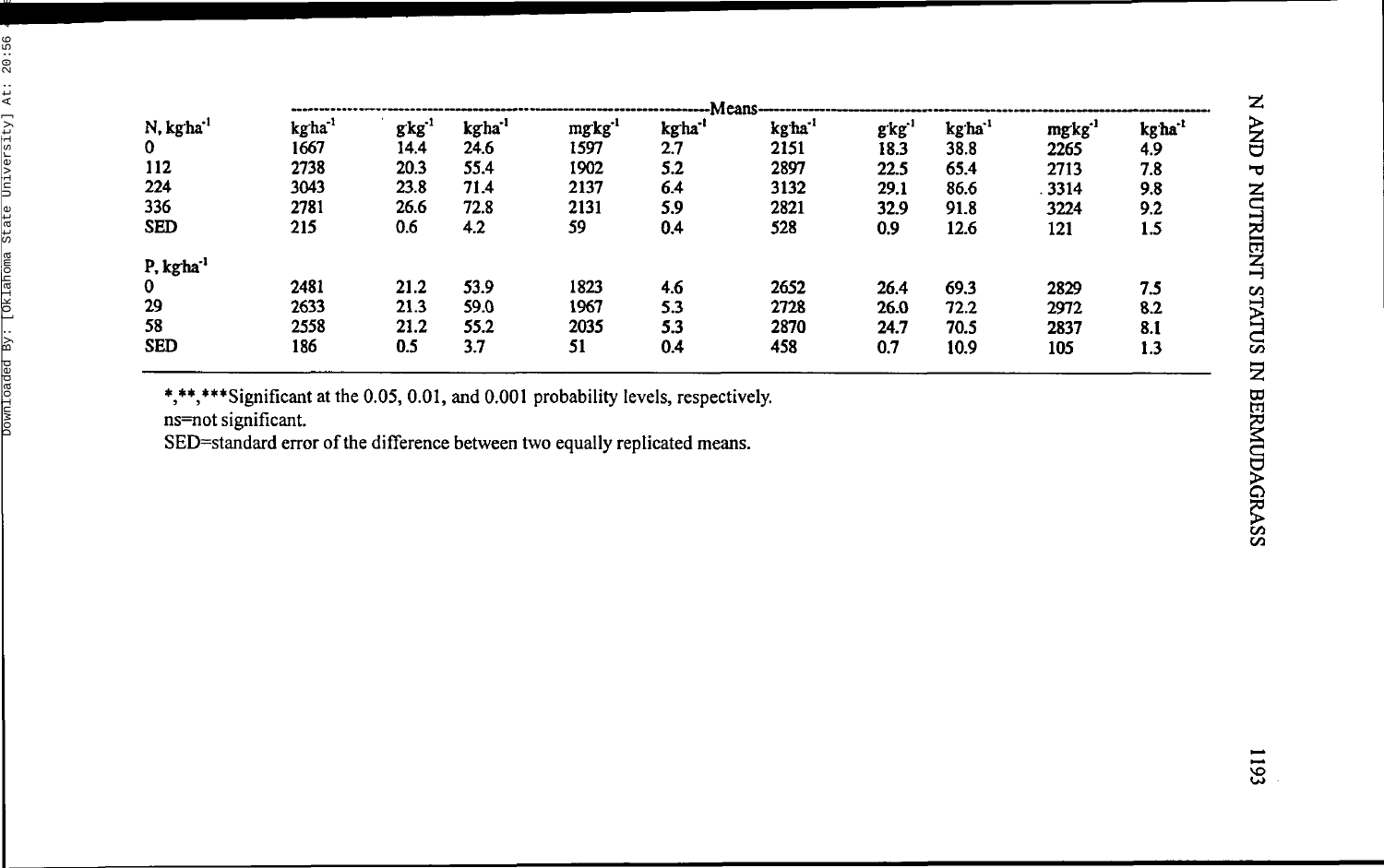TABLE 3. Analysis of variance for total forage N, N uptake, total P concentration, P uptake, August 9 and September 13, Bumeyville, OK, 1996.

|                        |                 | Last fertilization: April 18, 1996<br>Harvest: August 9, 1996 |           |            | Last fertilization: August 9, 1996<br>Harvest: September 13, 1996 |                                           |            |           |            |           |
|------------------------|-----------------|---------------------------------------------------------------|-----------|------------|-------------------------------------------------------------------|-------------------------------------------|------------|-----------|------------|-----------|
| Source of<br>variation | <b>Biomass</b>  | N<br>Conc.                                                    | N uptake  | P<br>Conc. | P uptake                                                          | <b>Biomass</b>                            | N<br>Conc. | N uptake  | P<br>Conc. | P uptake  |
|                        |                 |                                                               |           |            |                                                                   | -Mean squares---------------------------- |            |           |            |           |
| Rep<br>N rate          | <b>ns</b><br>ns | ns<br>***                                                     | ns<br>*** | ns<br>***  | ns<br>$***$                                                       | ns<br>***                                 | ns<br>***  | ns<br>*** | ns<br>***  | ns<br>*** |
| P rate                 | ns              | ns                                                            | <b>ns</b> | ns.        | ns                                                                | ns                                        | **         | ns        | ns         | ns        |
| <b>NxP</b>             | ns              | ns                                                            | ns        | ns         | ns                                                                | ns                                        | ns         | ns        | ns         | ns        |
| <b>Residual</b>        | 898846          | 1.9                                                           | 402.3     | 119479     | 15.5                                                              | 1913863                                   | 1.2        | 946.4     | 105319     | 17.0      |
| CV. %                  | 18              | 7.4                                                           | 20.5      | 9          | 19.5                                                              | 24                                        | 5.1        | 24.2      | 9          | 19.6      |
| Contrasts:             |                 |                                                               |           |            |                                                                   |                                           |            |           |            |           |
| N linear               | ns.             | ***                                                           | ***       | ***        | **                                                                | #  #                                      | ***        | ***       | ***        | ***       |
| N quadratic            | ns              | ns                                                            | ns        | ns         | ns                                                                | **                                        | $\bullet$  | $***$     | ***        | 宗孝        |
| P linear               | ns              | ns                                                            | ns        | ns         | ns                                                                | ns                                        | ۰          | ns        | ns.        | ns        |
| P quadratic            | ns              | <b>ns</b>                                                     | ns        | ns         | ns                                                                | <b>ns</b>                                 | ۰          | ns        | ns         | ns        |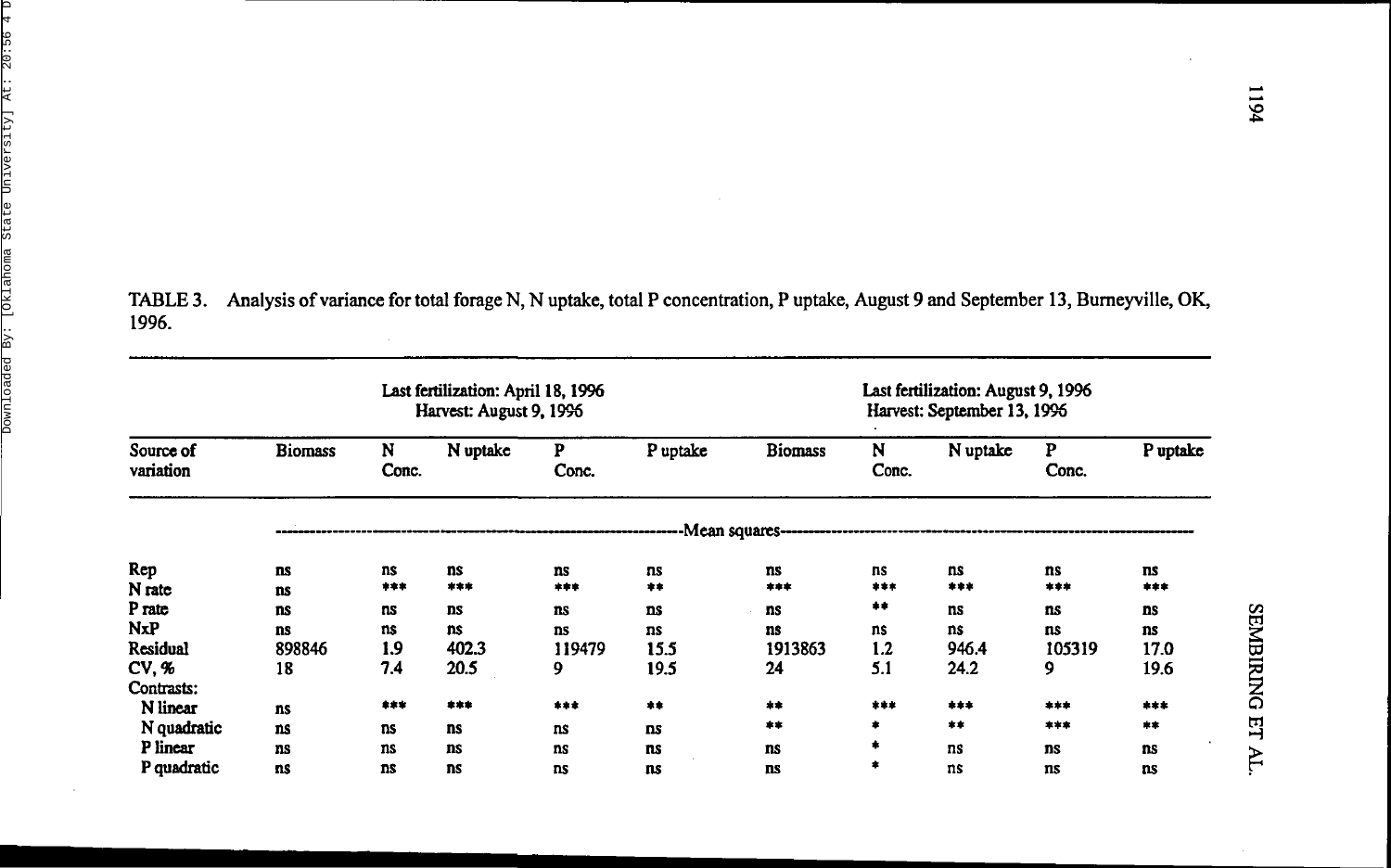|                       |                     |       |                    |                    |                    | -Means |      |                    |                    |                   |
|-----------------------|---------------------|-------|--------------------|--------------------|--------------------|--------|------|--------------------|--------------------|-------------------|
| N, kgha <sup>-1</sup> | kg ha <sup>-1</sup> | gkg'  | kgha <sup>-1</sup> | mgkg <sup>-1</sup> | kgha <sup>-1</sup> | kg ha' | gkg' | kgha <sup>-1</sup> | mgkg <sup>-1</sup> | kgha <sup>-</sup> |
| $\boldsymbol{0}$      | 4765                | 14. I | 67.7               | 3285               | 16.0               | 3703   | 16.9 | 62.5               | 3095               | 11.5              |
| 112                   | 5583                | 17.8  | 97.9               | 3662               | 20.4               | 6932   | 20.7 | 143.1              | 3252               | 22.4              |
| 224                   | 4885                | 20.5  | 98.0               | 4093               | 19.9               | 6268   | 23.2 | 142.9              | 4026               | 24.9              |
| 336                   | 5762                | 22.4  | 126.7              | 4238               | 24.6               | 6386   | 25.2 | 159.8              | 4059               | 25.3              |
| <b>SED</b>            | 447                 | 0.7   | 9.5                | 163                | 1.9                | 652    | 0.5  | 14.5               | 153                | 1.9               |
| P, kgha <sup>-1</sup> |                     |       |                    |                    |                    |        |      |                    |                    |                   |
| 0                     | 4987                | 19.1  | 93.9               | 3837               | 19.4               | 5504   | 22.3 | 124.6              | 3574               | 19.6              |
| 29                    | 5273                | 18.4  | 95.9               | 3763               | 20.2               | 5912   | 20.8 | 126.6              | 3588               | 21.7              |
| 58                    | 5487                | 18.6  | 103.1              | 3858               | 21.1               | 6049   | 21.3 | 129.9              | 3661               | 21.9              |
| <b>SED</b>            | 387                 | 0.6   | 8.2                | 141                | 1.6                | 565    | 0.4  | 12.6               | 132                | 1.7               |

**W\*\*Significant at the 0.05,0.01, and 0.001 probability levels, respectively.**

**ns=not significant.**

**SED=standard error of the difference between two equally replicated means.**

1195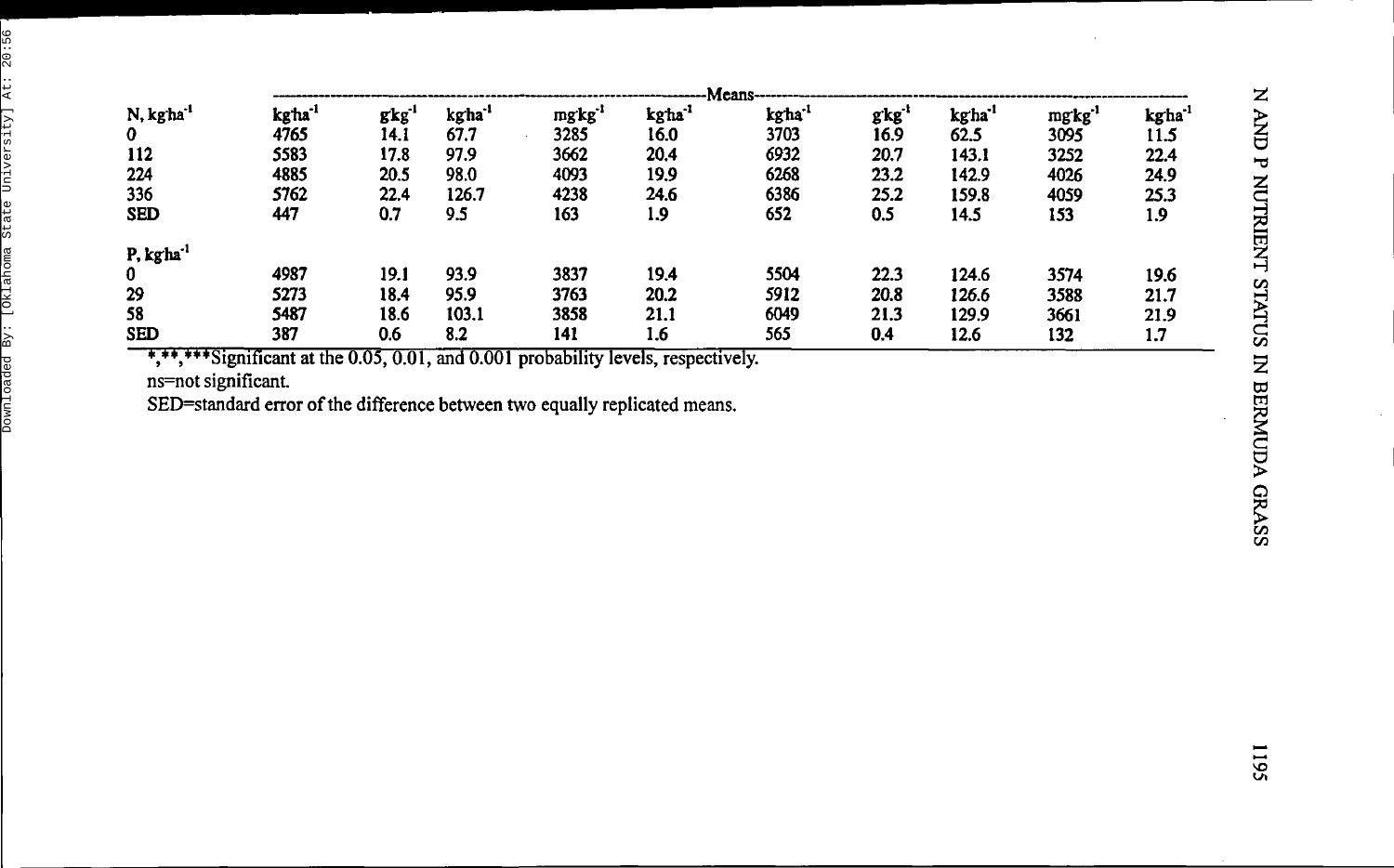| Source of variation         | df | 725/535 | 695/405 | <b>NDVI</b>              | <b>PNSI</b> | 805/695 |
|-----------------------------|----|---------|---------|--------------------------|-------------|---------|
| May 29, 1996                |    |         |         | -Mean squares----------- |             |         |
| Rep                         | 2  | ***     | ns      | <b>ns</b>                | ns          | ns      |
| N rate                      | 3  | **      | ***     | ***                      | ***         | ***     |
| P rate                      | 2  | *       | ns      | ns                       | ns          | ns      |
| <b>NxP</b>                  | 6  | ns      | ns      | ns                       | ns          | ns      |
| w435                        |    | ***     | ns      | ns                       | ns          | ns      |
| Contrasts:                  |    |         |         |                          |             |         |
| N linear                    |    | ***     | ***     | $***$                    | ***         | ***     |
| N quadratic                 |    | ns      | ***     | $+ +$                    | **          |         |
| P linear                    |    |         | ns      | ns                       | ns          | ns      |
| P quadratic                 |    | ns      | ns      | ns                       | ns          | ns      |
| Error                       | 21 | 0.003   | 0.003   | 0.000                    | 0.003       | 0.019   |
| CV, %                       |    | 2.0     | 2.5     | 2.7                      | 2.7         | 4.1     |
| N rate, kg ha <sup>-1</sup> |    |         |         | Means-                   |             |         |
| 0                           |    | 2.765   | 2.427   | 0.513                    | 1.949       | 3.116   |
| 112                         |    | 2.871   | 2.254   | 0.549                    | 1.822       | 3.438   |
| 224                         |    | 2.860   | 2.242   | 0.549                    | 1.823       | 3.440   |
| 336                         |    | 2.900   | 2.229   | 0.555                    | 1.801       | 3.500   |
| <b>SED</b>                  |    | 0.027   | 0.027   | 0.007                    | 0.024       | 0.066   |
| P rate, kg ha <sup>-1</sup> |    |         |         |                          |             |         |
| 0                           |    | 2.810   | 2.297   | 0.534                    | 1.872       | 3.299   |
| 29                          |    | 2.865   | 2.293   | 0.545                    | 1.839       | 3.408   |
| 58                          |    | 2.872   | 2.275   | 0.546                    | 1.836       | 3.413   |
| <b>SED</b>                  |    | 0.023   | 0.024   | 0.006                    | 0.021       | 0.057   |

TABLE 4. Analysis of variance for selected indices from various readings using 435 nm as a covariate for readings on May 29 and June 27, Burneyville, OK, 1996.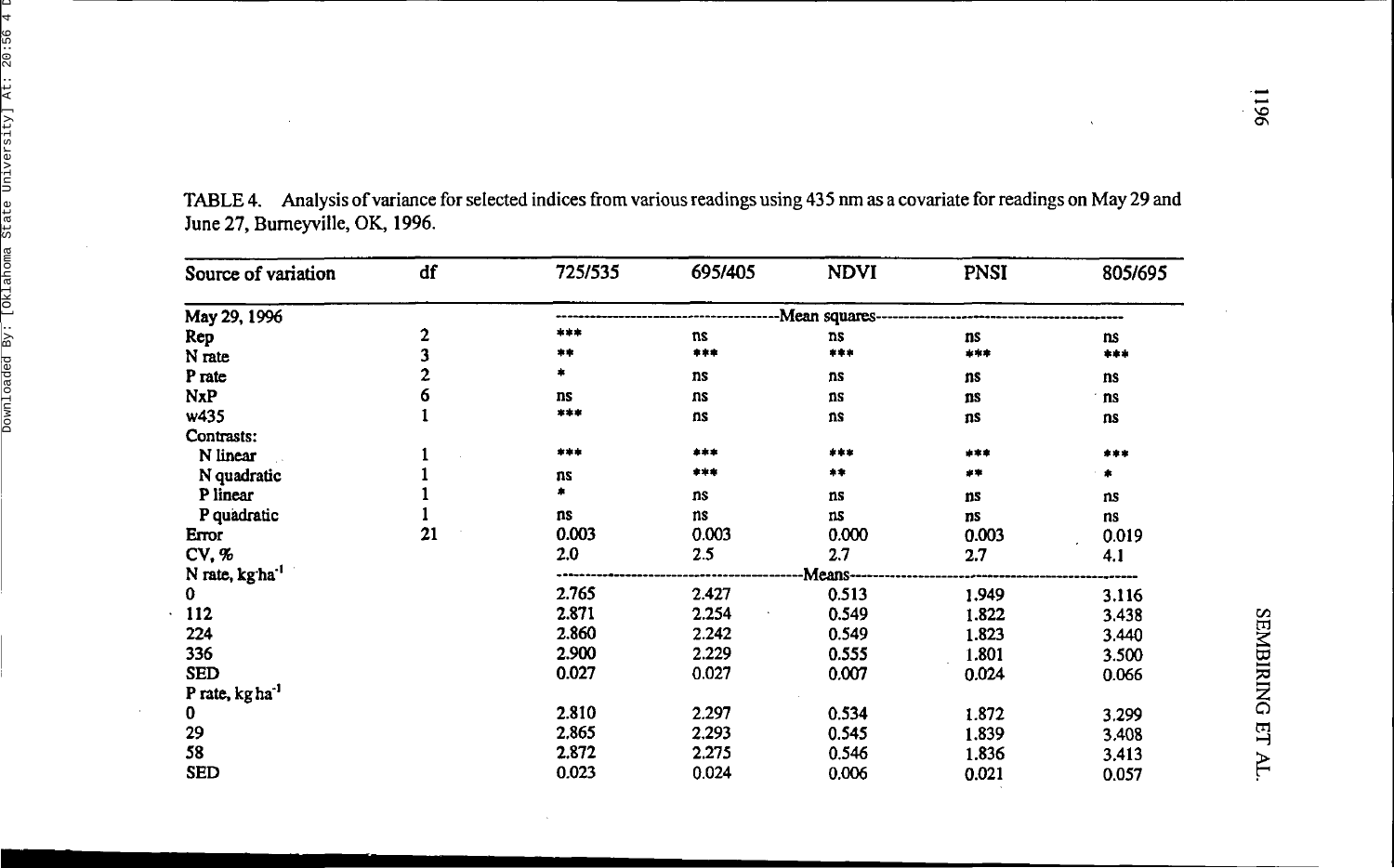| June 27, 1996              |    |           |       | -Mean squares--- |           |       |
|----------------------------|----|-----------|-------|------------------|-----------|-------|
| Rep                        | 2  | ns        | ns    | ns               | ns        | ns    |
| N rate                     | 3  | ns        | ٠     | ns               | ns        | ns    |
| P rate                     | 2  | ns        | ns    | ns               | ns        | ns    |
| <b>NxP</b>                 | 6  | <b>ns</b> | ns    | ns               | ns        | ns    |
| w435                       |    | ***       | ns    | ns               | ns        |       |
| Contrasts:                 |    |           |       |                  |           |       |
| N linear                   |    | ns        |       | ۰                | <b>ns</b> |       |
| N quadratic                |    | ns        |       | ns               | ns        | ns    |
| P linear                   |    | ٠         | ns    | ns               | ns        | ns    |
| P quadratic                |    | ns        | ns    | ns               | ns        | ns    |
| Error                      | 21 | 0.005     | 0.014 | 0.002            | 0.031     | 0.113 |
| CV, %                      |    | 3.2       | 4.9   | 8.1              | 9.1       | 10.6  |
| N rate, kgha <sup>-1</sup> |    |           |       | Means-           |           |       |
| $\bf{0}$                   |    | 2.892     | 2.584 | 0.487            | 2.080     | 2.942 |
| 112                        |    | 3.033     | 2.386 | 0.523            | 1.923     | 3.215 |
| 224                        |    | 3.080     | 2.439 | 0.528            | 1.909     | 3.265 |
| 336                        |    | 3.057     | 2.417 | 0.530            | 1.906     | 3.295 |
| <b>SED</b>                 |    | 0.035     | 0.057 | 0.028            | 0.084     | 0.159 |
| P rate, kgha <sup>-1</sup> |    |           |       |                  |           |       |
| $\mathbf 0$                |    | 2.301     | 2.461 | 0.501            | 2.026     | 3.065 |
| 29                         |    | 2.328     | 2.456 | 0.520            | 1.939     | 3.194 |
| 58                         |    | 2.380     | 2.452 | 0.529            | 1.899     | 3.279 |
| <b>SED</b>                 |    | 0.030     | 0.049 | 0.024            | 0.72      | 0.137 |

\*,\*\*,\*\*\*Significant at the 0.05, 0.01, and 0.001 probability levels, respectively.

ns=no t significant .

SED=standar d erro r o f th e differenc e betwee n tw o equall y replicate d means .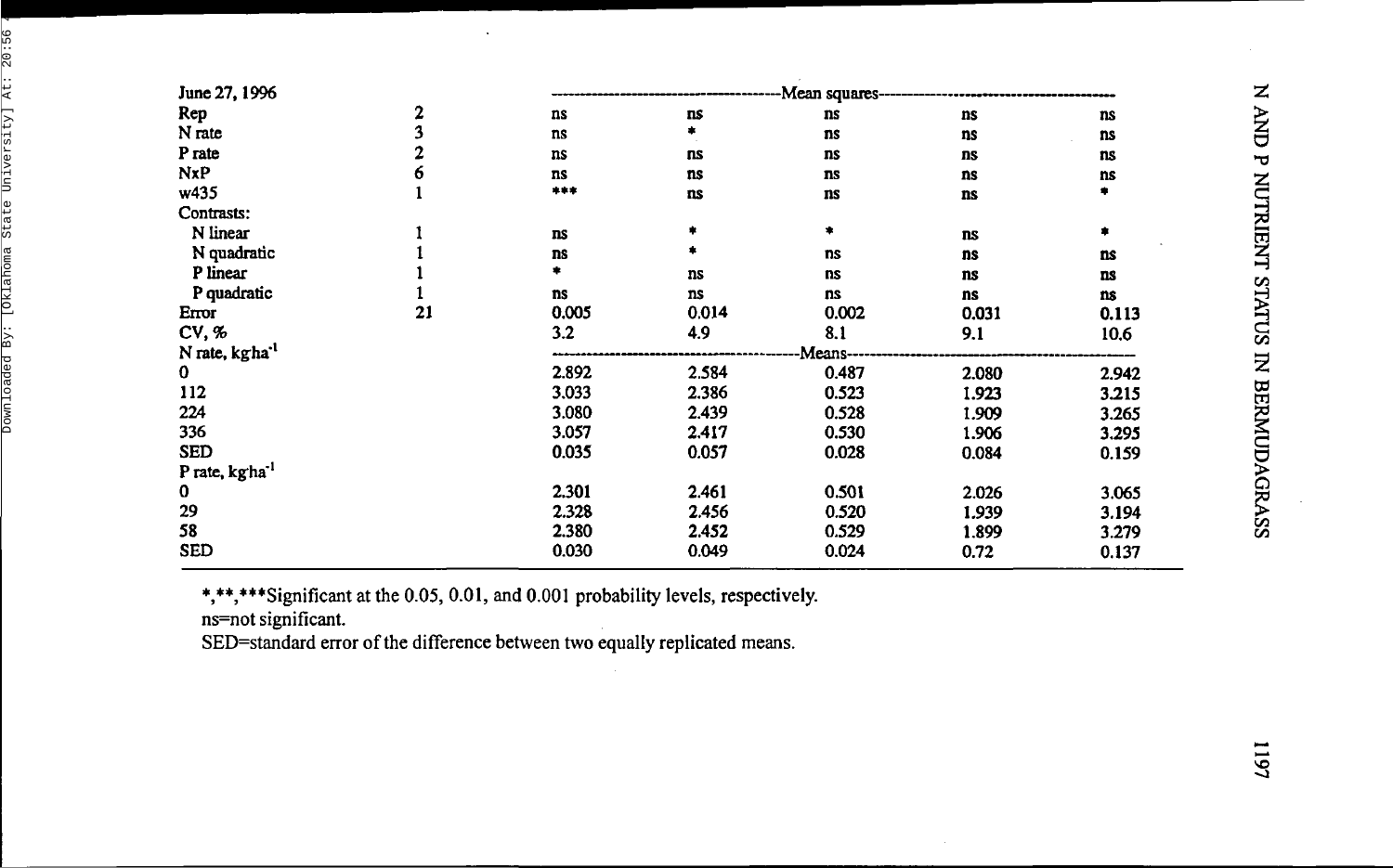| Source of variation         | df     | 725/535   | 695/405 | <b>NDVI</b>   | <b>PNSI</b> | 805/695 |
|-----------------------------|--------|-----------|---------|---------------|-------------|---------|
| August 9, 1996              |        |           |         | Mean squares- |             |         |
| Rep                         |        | ns        | ns      | ns            | ns          | ns      |
| N rate                      | 2<br>3 | ns        | *       | ns            | ns          | ns      |
| P rate                      | 2      | ns        | ns      | ns            | ns          | ns      |
| <b>NxP</b>                  | 6      | ns        | ns      | ns            | ns          | ns      |
| w435                        |        | *         | $***$   | **            | **          | $***$   |
| Contrasts:                  |        |           |         |               |             |         |
| N linear                    |        | ns        | **      | ns            | ns          | ns      |
| N quadratic                 |        | ns        | ns      | ns            | ns          | ns      |
| P linear                    |        | ns        | $ns$    | ns            | ns          | ns      |
| P quadratic                 |        | <b>ns</b> | ns      | ns            | ns          | ns      |
| Error                       | 21     | 0.011     | 0.003   | 0.000         | 0.345       | 0.001   |
| CV, %                       |        | 6.5       | 1.1     | 6.7           | 6.8         | 1.6     |
| N rate, kgha <sup>-1</sup>  |        |           |         | Means--       |             |         |
| $\bf{0}$                    |        | 1.628     | 4.573   | 0.119         | 8.548       | 1.270   |
| 112                         |        | 1.627     | 4.569   | 0.120         | 8.347       | 1.273   |
| 224                         |        | 1.582     | 4.540   | 0.116         | 8.708       | 1.263   |
| 336                         |        | 1.576     | 4.496   | 0.115         | 8.806       | 1.259   |
| <b>SED</b>                  |        | 0.050     | 0.025   | 0.004         | 0.277       | 0.009   |
| P rate, kg ha <sup>-1</sup> |        |           |         |               |             |         |
| 0                           |        | 1.592     | 4.551   | 0.116         | 8.683       | 1.263   |
| 29                          |        | 1.579     | 4.535   | 0.117         | 8.603       | 1.264   |
| 58                          |        | 1.639     | 4.548   | 0.119         | 8.521       | 1.271   |
| <b>SED</b>                  |        | 0.042     | 0.021   | 0.003         | 0.240       | 0.008   |

 $\ddot{\phantom{a}}$ 

TABLE 5. Analysis of variance for selected indices from various readings using 435 nm as a covariate for readings August 9 and September 13, Burneyville, OK, 1996.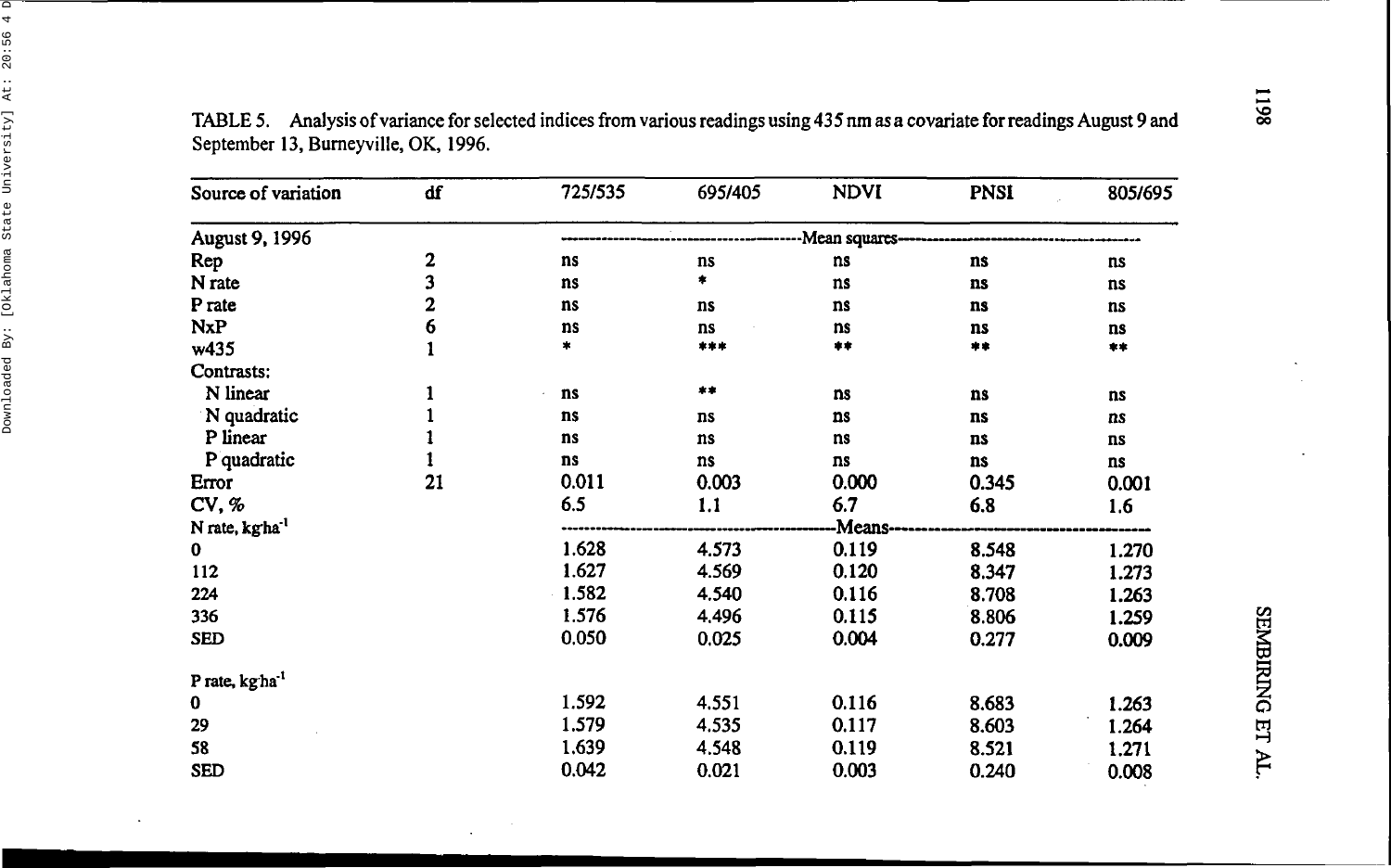| September 13, 1996          |                |       |       | -Mean squares---- |       |       |
|-----------------------------|----------------|-------|-------|-------------------|-------|-------|
| Rep                         | 2              | ns    | ns    | ns                | ns    | ns    |
| N rate                      | 3              | ***   | ***   | ***               | ***   | ***   |
| P rate                      | $\overline{2}$ | ns    | ns    | ns                | ns    | ns    |
| <b>NxP</b>                  | 6              | ns    | ns    | ns                | ns    | ns    |
| w435                        | $\mathbf{1}$   | ***   | ***   | ***               | ***   | ***   |
| Contrasts:                  |                |       |       |                   |       |       |
| N linear                    | 1              | $+ +$ | ***   | ***               | ***   | ***   |
| N quadratic                 |                | ***   | ***   | ***               | ***   | ***   |
| P linear                    |                | ns    | ns    | ns                | ns    | ns    |
| P quadratic                 |                | ns    | ns    | ns                | ns    | ns    |
| Error                       | 21             | 0.001 | 0.008 | 0.000             | 0.002 | 0.089 |
| CV, %                       |                | 1.0   | 4.1   | 2.8               | 3.2   | 6.2   |
| N rate, kgha <sup>-1</sup>  |                |       |       | Means-            |       |       |
| $\mathbf 0$                 |                | 2.576 | 2.600 | 0.585             | 1.720 | 3.901 |
| 112                         |                | 2.630 | 2.128 | 0.669             | 1.503 | 5.164 |
| 224                         |                | 2.631 | 2.141 | 0.669             | 1.499 | 5.111 |
| 336                         |                | 2.615 | 2.187 | 0.660             | 1.517 | 4.931 |
| <b>SED</b>                  |                | 0.129 | 0.014 | 0.003             | 0.023 | 0.141 |
| P rate, kg ha <sup>-1</sup> |                |       |       |                   |       |       |
| 0                           |                | 2.627 | 2.277 | 0.641             | 1.574 | 4.709 |
| 29                          |                | 2.603 | 2.279 | 0.645             | 1.561 | 4.734 |
| 58                          |                | 2.609 | 2.236 | 0.652             | 1.545 | 4.887 |
| <b>SED</b>                  |                | 0.011 | 0.012 | 0.002             | 0.020 | 0.122 |

\*,\*\*,\*\*\*Significant at the 0.05, 0.01, and 0.001 probability levels, respectively. ns=not significant.

SED=standard error of the difference between two equally replicated means.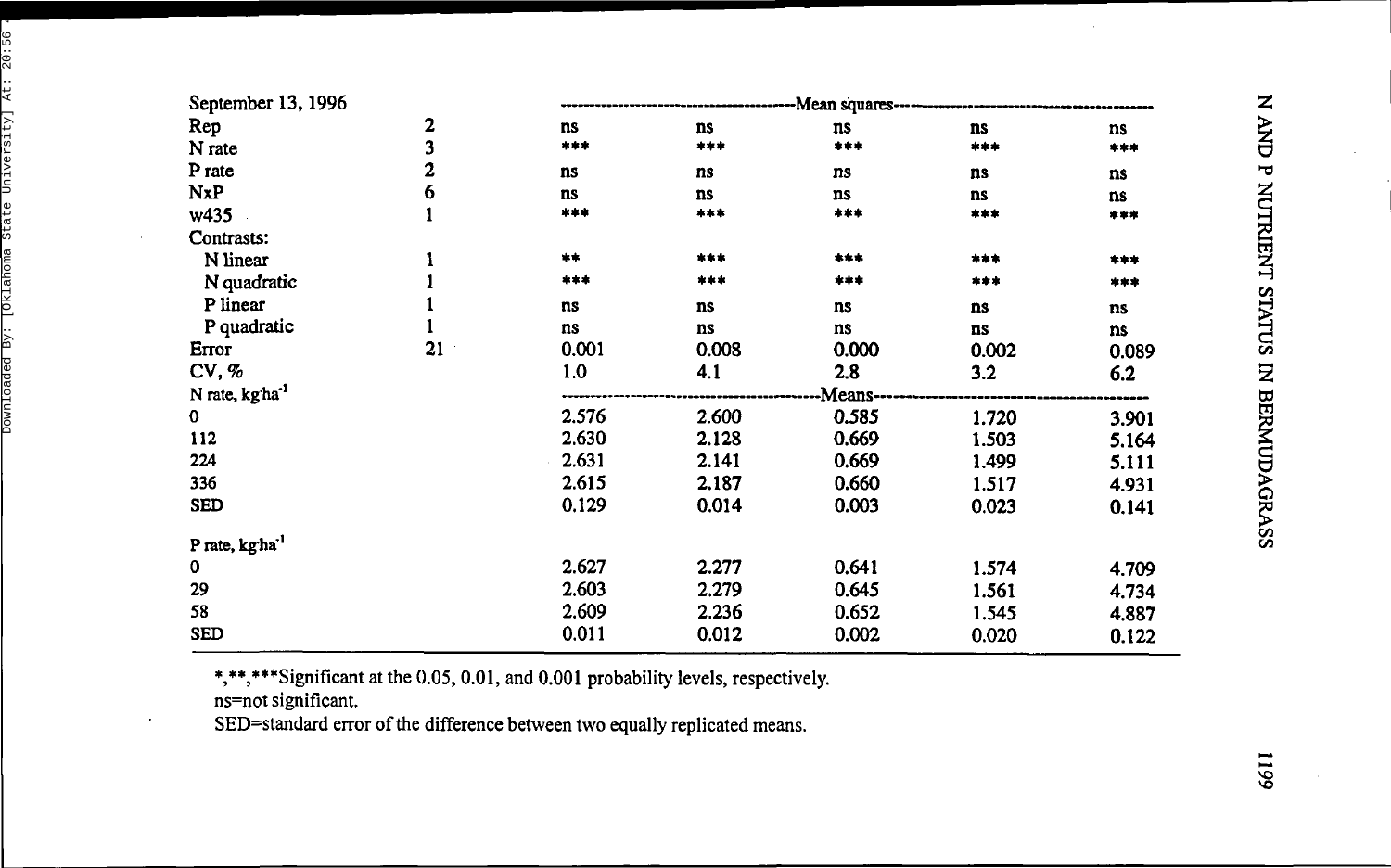

FIGURE 1. Correlation between bermudagrass N concentration and 695/405 on May 29, 1996.



FIGURE 2. Correlation between bermudagrass N concentration and 695/405 on September 13, 1996.

1200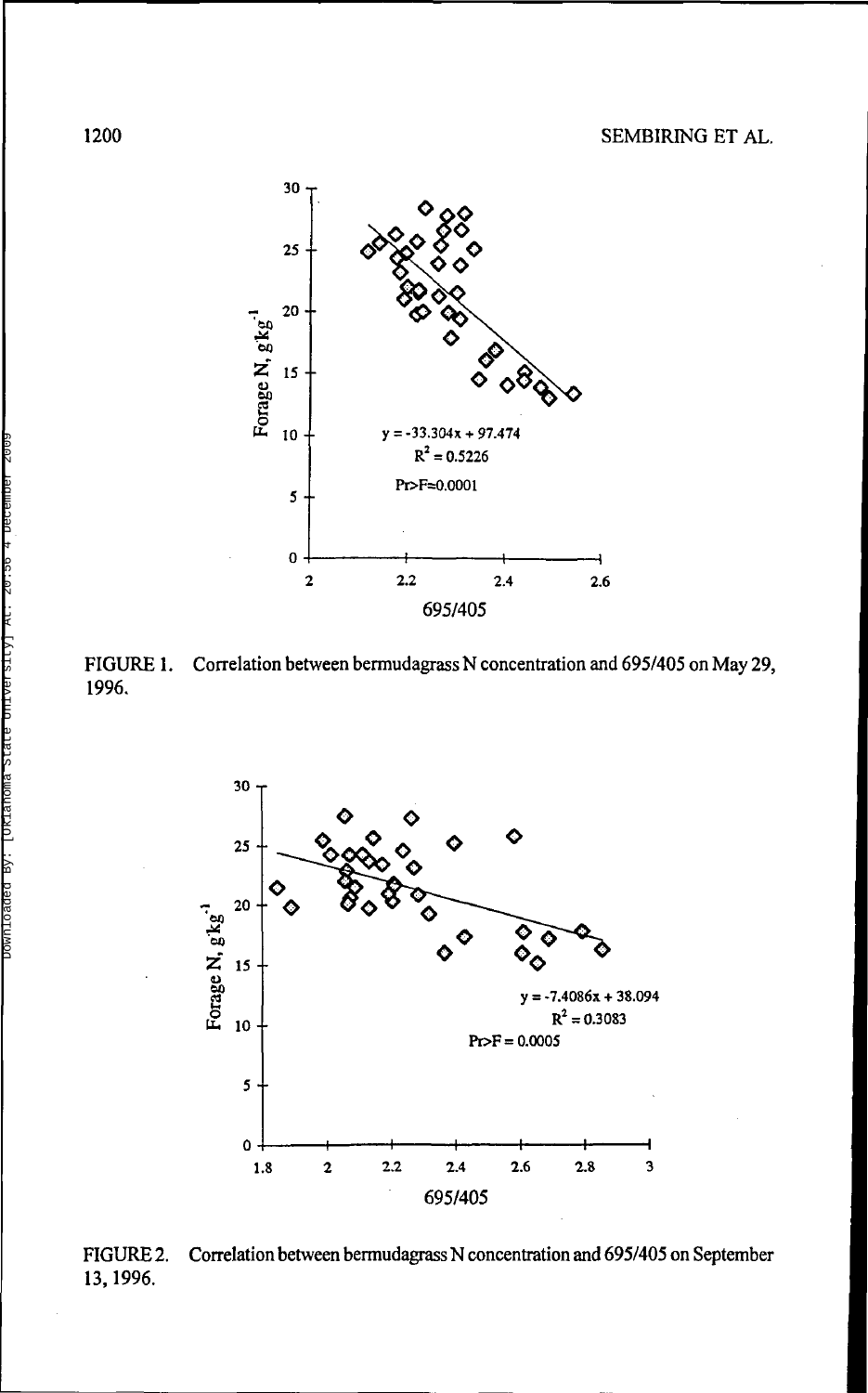

FIGURE 3. Correlation between bermudagrass N uptake and 695/405 on May 29,1996.

included no significant effect of treatment and no correlation with dependent variables. Bandwidths which adhered to these criteria were 375,395,435,445,455, 465,475,485,495,785,795, and 805 nm. The indices used to predict agronomic responses were chosen based on similarity in AOV.

#### **RESULTS AND DISCUSSION**

#### **Agronomic Responses**

Analysis of variance models with factorial effects of N, P, and N x P are reported in Tables 2 and 3 for biomass, N, N uptake, P and P uptake for the three dates where comprehensive data were collected. Similar to the first fertilization, no significant interaction of N and P was detected for the second fertilization (Tables 2 and 3) thus allowing direct interpretation of main effects of N and P independently. Fortyone days following the first fertilization, a significant quadratic response to N fertilization was found for dry biomass, N concentration, N uptake, P concentration, and P uptake. This result suggests that N was limiting response since increases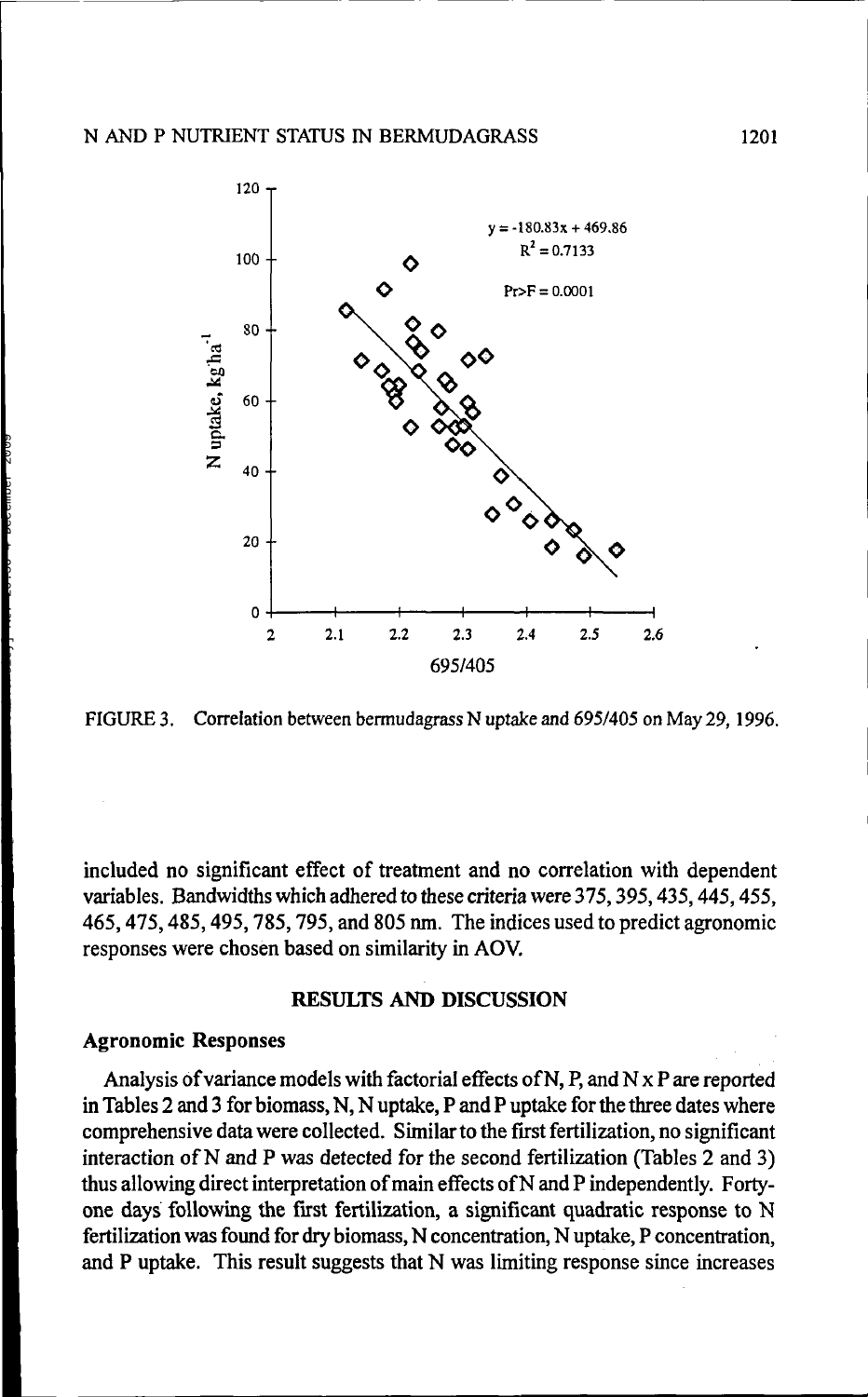

FIGURE 4. Correlation between bermudagrass N uptake and 695/405 on September 13, 1996.

with N rate were shown for biomass, N concentration and N uptake, P concentration and P uptake. It was interesting to find that N rate influenced P concentration in bermudagrass tissue. As N rate increased, P concentration increased (Tables 2 and 3). Following 71 and 113 days from the first fertilization, a linear response to N rate was observed for N concentration, and N and P uptake. Tissue P concentration responded linearly to N applied 41 days following the first fertilization. A linear trend for increased N to increase biomass, N concentration, N uptake, P concentration and P uptake by the second fertilization was also observed (Table 3).

#### **Spectrometer Readings**

If significant differences in measured biological variables were found, we expected reflectance changes to be significant as well. However, no one index was consistently related to measured plant response over time. It was thought that the consistency of one index over multiple sampling dates could be increased using P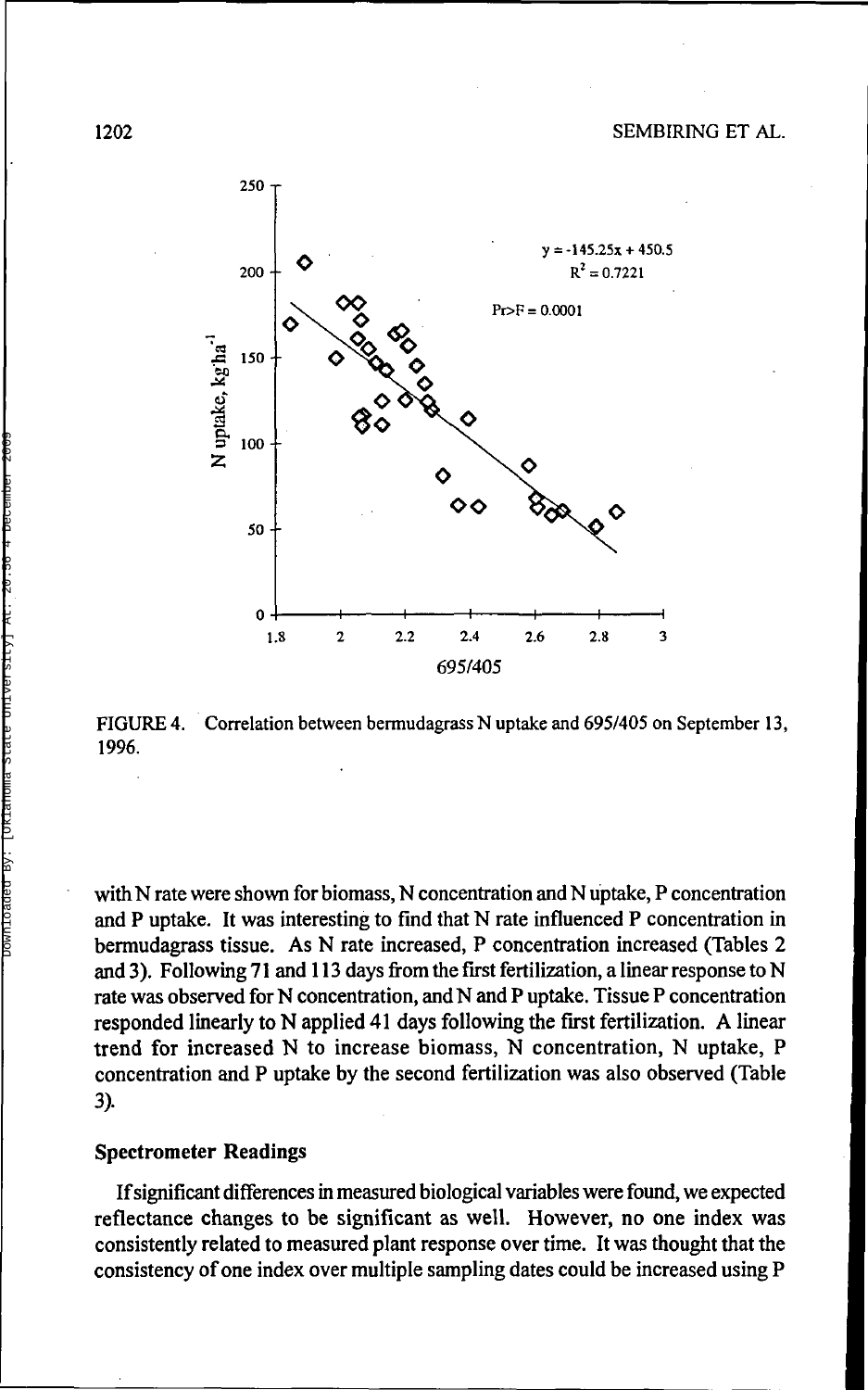

FIGURE 5. Correlation between bermudagrass biomass and 695/405 on May 29,1996.

covariance. The 435 nm band (430-440 nm) was found to be independent ofN and treatment, and as a covariate, significantly decreased residual error (Tables 4 and 5). This was consistent over several cuttings, but results did vary with time in terms of the percentage error accounted for by the 435 nm covariate.

The indices which behaved similarly to observed differences in N concentration over time (means and significance of AOV) were 695/405 and NDVI. The effect of N rate was highly significant for N concentration as well as 695/405 and NDVI. The relationship between 695/405 and forage N concentration for the May 29,1996 and September 13, 1996 dates is reported in Figures 1 and 2, respectively. Although both indices were not highly correlated with forage N, they were significant (Probability of greater F value from the model, P>F).

Similar to results for N concentration, 695/405 was highly correlated with N uptake (Figures 3 and 4). It was important to find a consistent, positive relationship with N uptake even when values changed significantly with time (100 kg N  $ha<sup>-1</sup>$ versus 200 kg N ha<sup>-1</sup> from May 29 to September 13, 1996).

No consistent index or 10 nm band was correlated with P concentration at any sampling date. However, similar to N uptake, the index that best predicted P uptake was 695/405. This index was obviously providing good prediction of biomass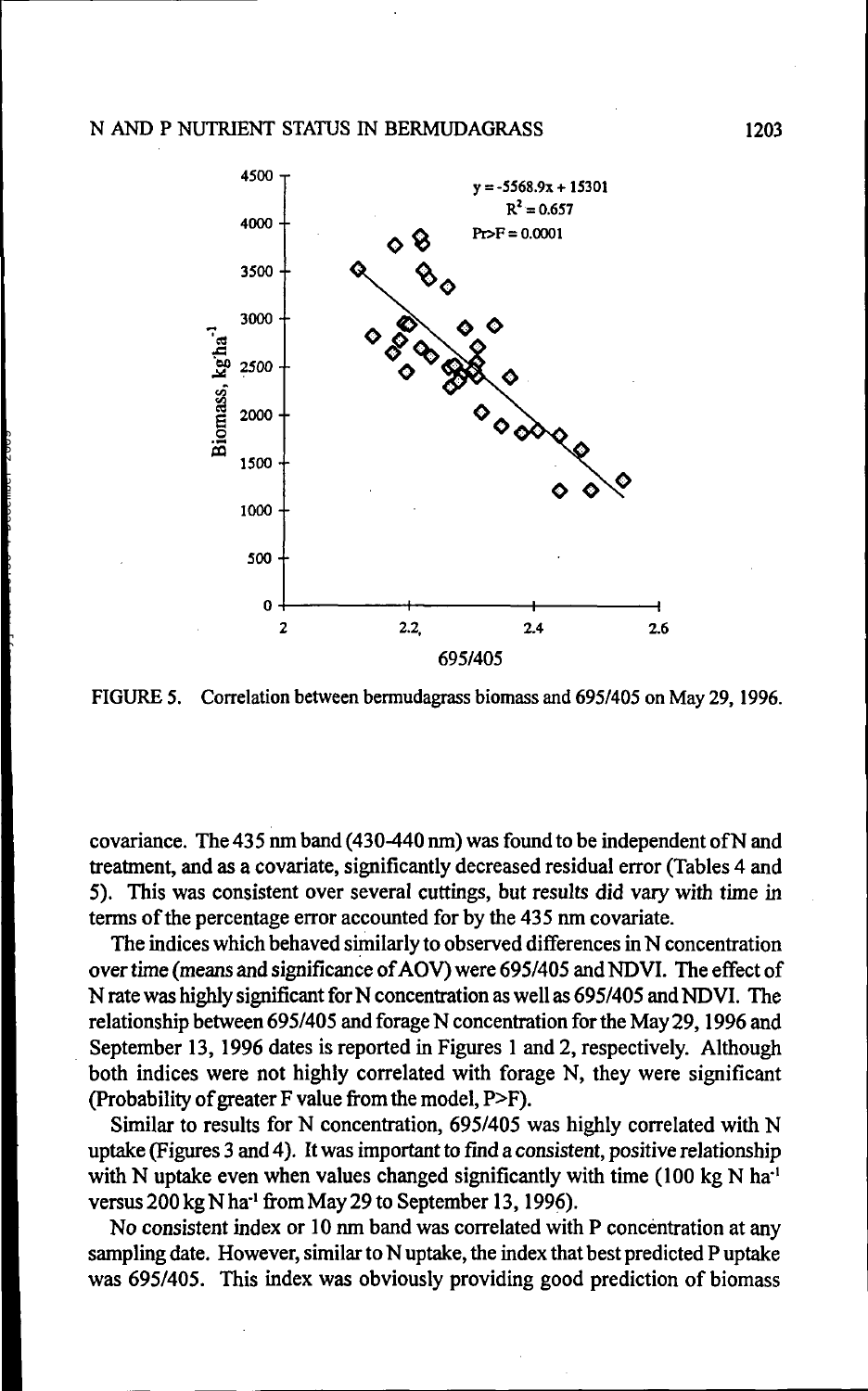#### 1204 SEMBIRING ET AL.



FIGURE 6. Correlation between bermudagrass biomass and 695/405 on September 13, 1996.

since similar response in N and P uptake was observed. Correlation between 695/ 405 and P uptake was good for both May 29 and September 13 harvest dates. It is important to note that several indices were positively correlated with biomass (NDVI and 695/405). NDVI has been commonly used to predict biomass which was consistent with what is reported here. Correlation between biomass and 695/405 is presented in Figures 5 and 6 for May 29,1996 and September 13,1996; and biomass with NDVI in Figures 7 and 8, respectively. Using a linear model, correlation with dry biomass was consistently better using 695/405 when compared to NDVI.

#### **CONCLUSIONS**

The 435 nm band (430-440 nm) was found to be independent ofN and P treatment, and as a covariate, significantly decreased residual error. Using 435 nm as a covariate, it was found that N uptake, P uptake, and N concentration could be predicted using 695/405; whereas, biomass was best predicted using NDVI. However, no index reliably predicted bermudagrass forage P concentration. Spectral radiance has the potential to be used for predicting N and P nutrient status, but further work is needed to document response in different environments.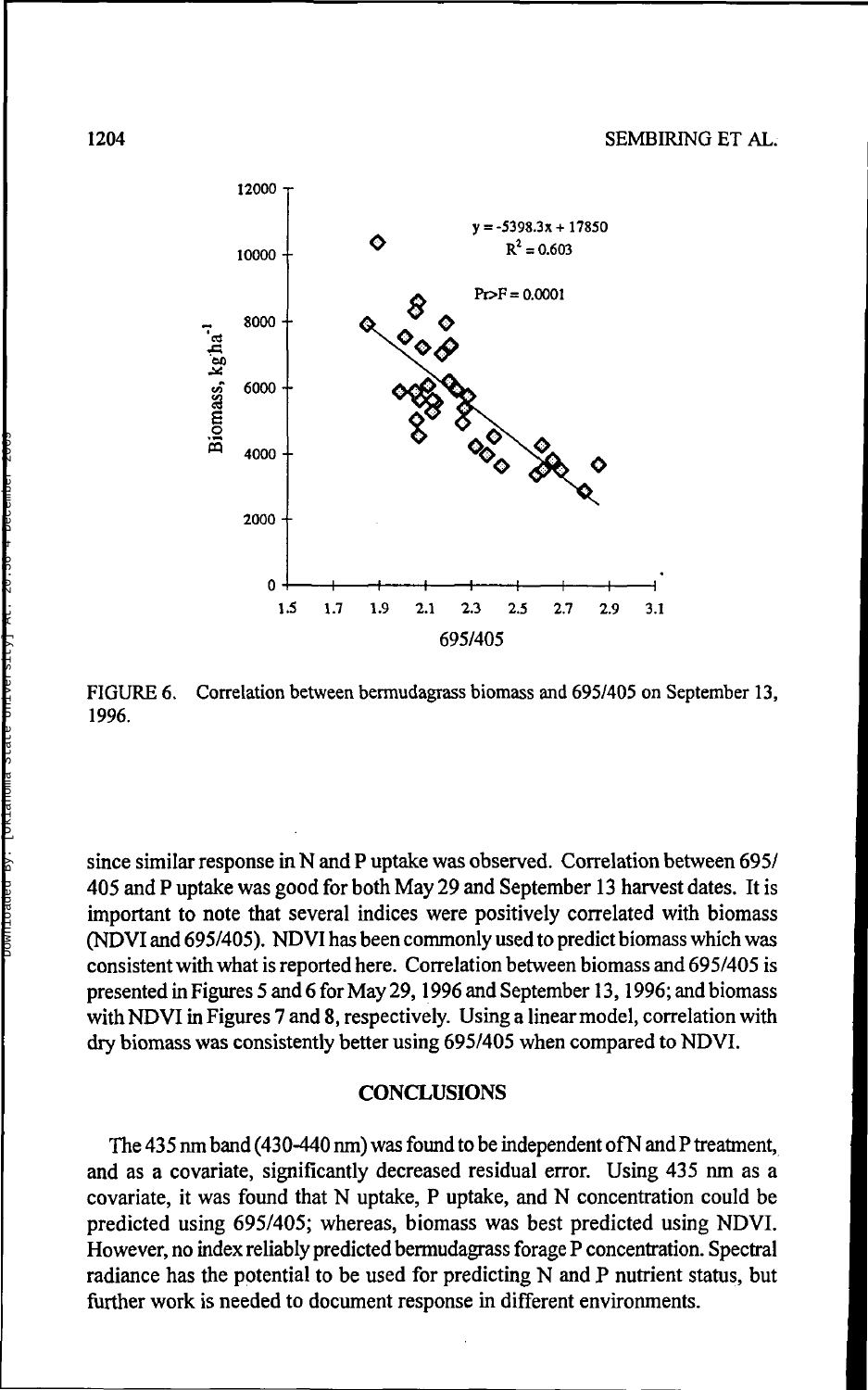

FIGURE 7. Correlation between bermudagrass biomass and NDVI on May 29, 1996.



FIGURE 8. Correlation between bermudagrass biomass and NDVI on September 13, 1996. PIGL<br>1996. Downloaded By: 20:56<br>1996. Power 2009.